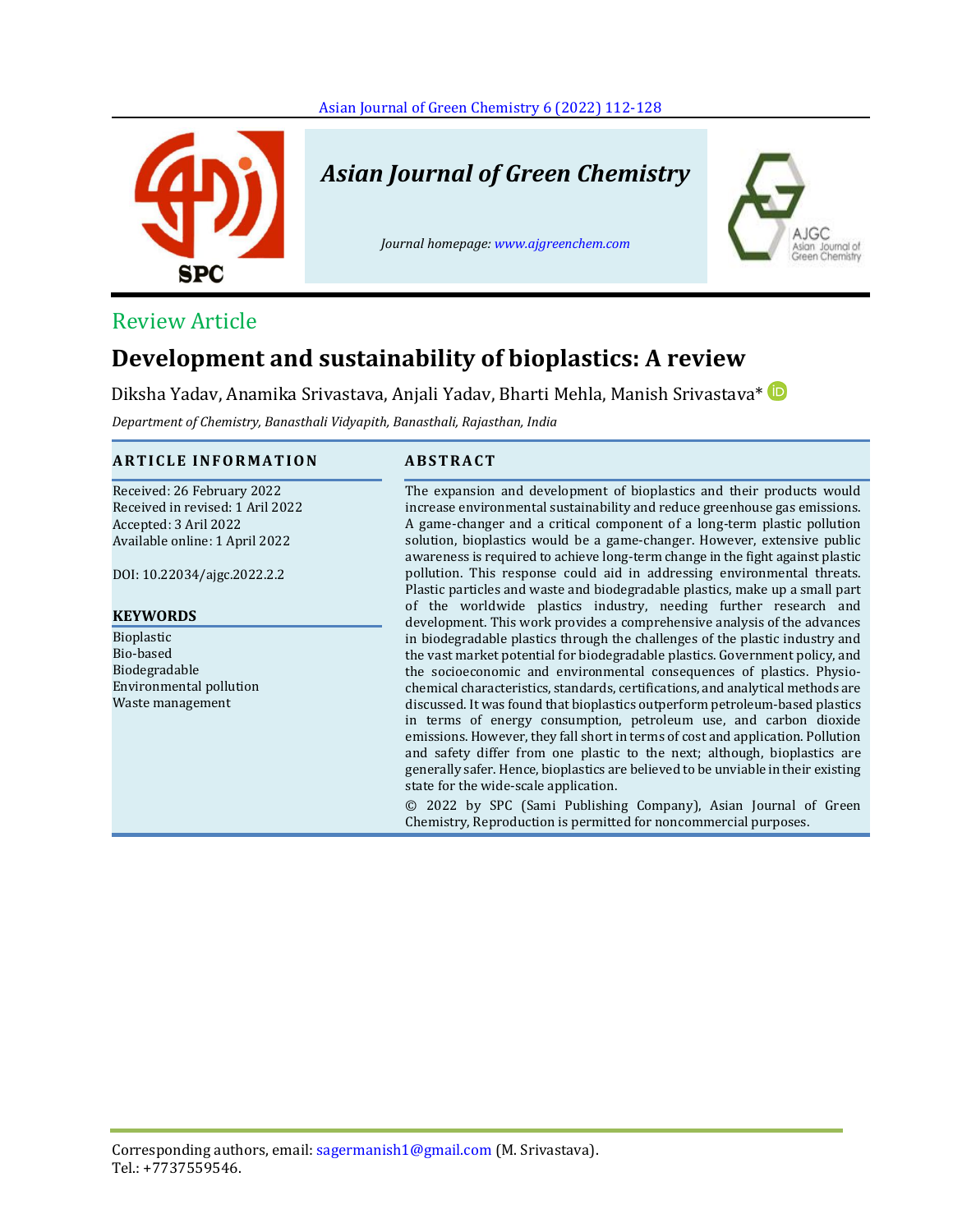# **Graphical Abstract**



# **Table of Contents**

# **Bioplastic**

# **Advantages and disadvantages of bioplastics**

*Advantages*

*Plastic spectrum*

*Disadvantages*

## **Types of bioplastics**

*Bioplastic based on starch*

*Bioplastics based on cellulose*

*Bioplastics based on polylactic acid*

*Bioplastics based on polyhydroxyalkanoates*

*Drop-in bioplastics*

*Bioplastic derived from fossil fuels*

#### **Bioplastic waste management options**

*Prevention and control*

*Recycling options*

*Reuse*

*Mechanical recycling*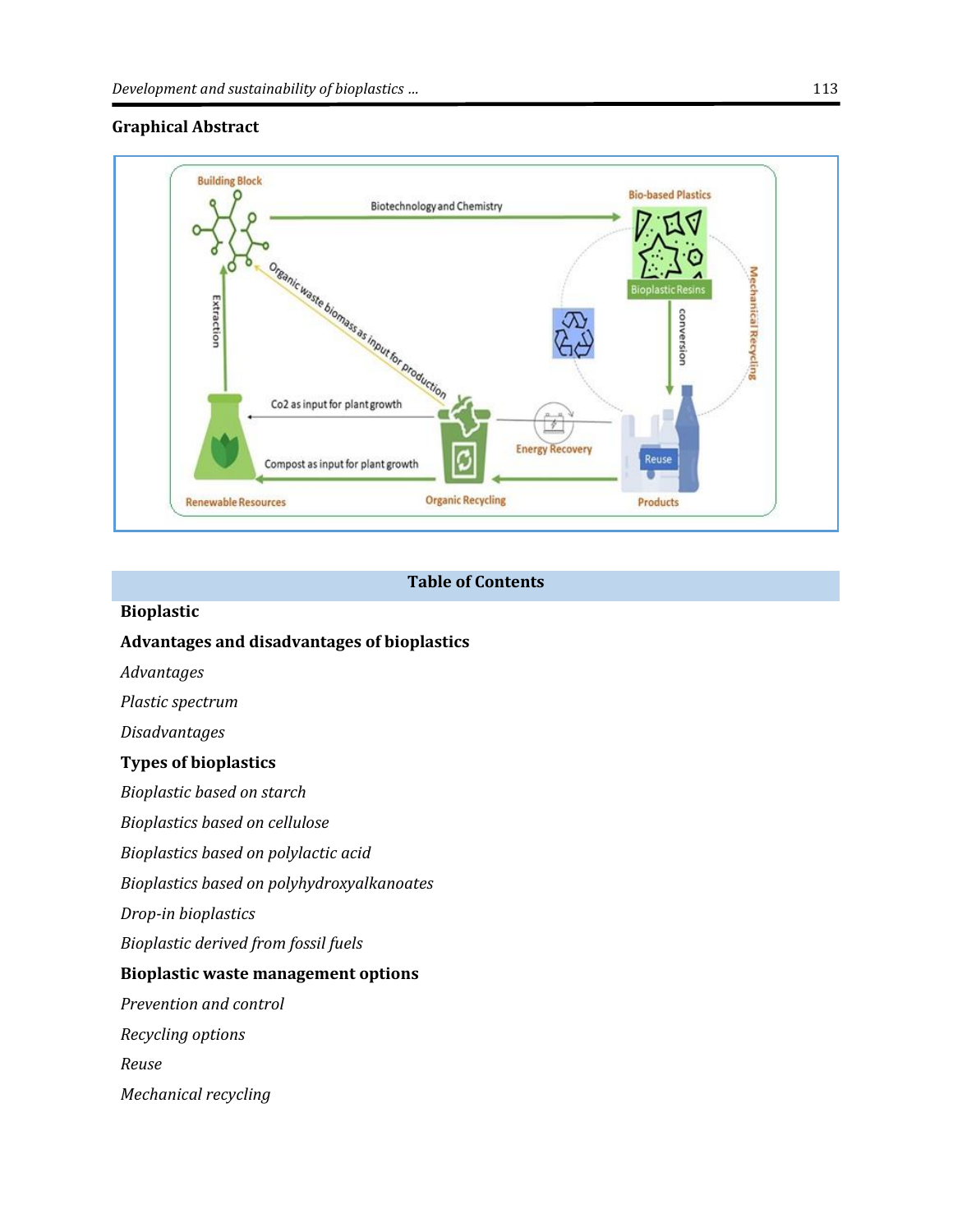*Organic recycling/composting Recovering feedstock Landfill Energy recuperation* **Bioplastics market demand Standards and certifications for biodegradable plastics** *Standards ASTM ISO–International Organization for Standardization (global) CEN (European Union)–European committee for standardization Certifications* **Usage of Bioplastics in the Phase of the COVID-19 Pandemic Conclusions Future perspectives References Graphical abstract**

#### **Introduction**

Plastics are a broad group of polymers derived mostly from fossil fuels and have a wide range of qualities and characteristics. Plastics originating from fossil feedstock account for roughly 90% of total production. Every year, humans produce about 34 million tonnes of plastic garbage, with just 7% of it being recycled. The remaining 93% is disposed of in landfills or dumped into bodies of water. Plastic manufacturing currently accounts for 4–8% of world oil use. However, this percentage is anticipated to rise to 20% by 2050. In its early phases, the plastic industry appeared to benefit humanity. However, as its usage has become more widespread throughout time, it has harmed society. Plastic's success and expansion can be ascribed to its low pricing, durability, strength-to-weight ratios, and contributions to everyday convenience. Plastic products, which

are common in our daily lives, are increasingly causing severe environmental issues. Millions of tonnes of these non-biodegradable polymers end up environment every year. Persistent plastic trash is causing considerable worry around the globe as current garbage management solutions are insufficient. The "landfill problem" is the first environmental issue caused by excessive plastic. In many places of the world, increasing levels of plastic garbage have become a crisis due to dwindling landfill capacity and rising landfill costs worldwide. The "accumulation of plastics in water bodies" is one of the major environmental issues. For example, long-term investigations in the North Atlantic found 580,000 particles of plastic per square kilometer in one saltwater sample. The burning of plastic produces carbon dioxide and methane [\[1\]](#page-15-0). These greenhouse gases (GHGs) play a significant role in global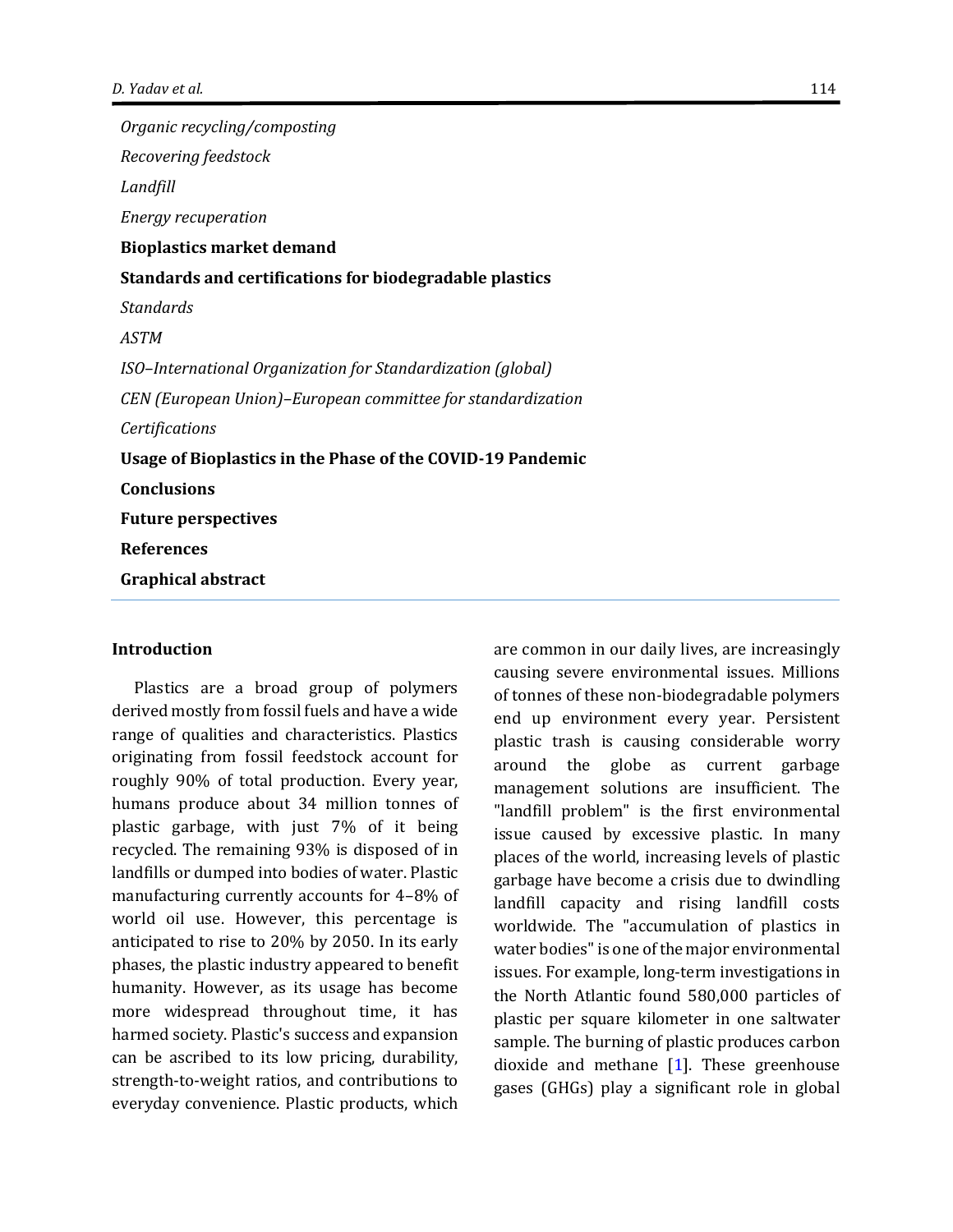warming. The other major issue is "durability" (i.e., non-biodegradability). Plastic is nonrecyclable and will linger for hundreds of years in the environment. "Competition for crude oil and energy security" is the economic issue. The adverse environmental effects of petrochemical-derived plastic polymers are becoming more widely recognized by the public, and hence, these problems can be overcome.

Many studies have been undertaken to develop eco-friendly alternatives for managing plastic waste. Bioplastics are an ecologically sustainable alternative that can be discarded in the environment, which microorganisms would easily decompose. Bioplastics are cutting-edge materials for the twenty-first century that will significantly impact the materials industry. Bioplastic manufacturing and usage are likely to increase globally shortly. Therefore, these materials must be carefully assessed for longterm viability and waste management. As a result, this review evaluated the current state of bioplastic materials, concentrating on their advantages and their shortcomings. It also includes a summary of bioplastics standards.

#### **Bioplastic**

Bioplastics are biodegradable or bio-based plastics made from plants or microorganisms rather than fossil fuels. Bioplastics are like commercial plastics in appearance and can also be used in various ways. The only exception is that biodegradable or bio-based bioplastics use the term "bio," but they are not the same. All bio-based plastics are biodegradable, but not all biodegradable plastics are bio-based. [\[2\]](#page-15-1) Biodegradable polymers lose their biophysical properties when exposed to bacteria and disintegrate, converting into  $CO<sub>2</sub>$  in aerobic conditions and methane in anaerobic conditions within a given time limit. The amount of time it takes for a substance to degrade depends

entirely on the material, temperature, and other environmental conditions such as humidity and the decomposition location. Biodegradable plastics are plastic that microorganisms may break down into humus, which is abundant in nutrients and free of hazardous metals. The biodegradable polymers should adhere to the established guidelines. During this time, particles must also be digested into residues with a dimension of less than 1 mm, so not all biodegradable plastics are compostable.

Bio-based plastics are another form of bioplastic made from a variety of plant-based essential components that are not always biodegradable. Bioplastics are created from organic polymeric components that can be present in bacteria, plants, and animals. Bioplastics are made from biological precursors such as starch, cellulose, and lactic acid produced by living organisms such as microbes, plants, and animals or from biological raw materials such as starch cellulose, and lactic acid that are chemically manufactured [\[3\]](#page-15-2). Bioplastics could help with the conservation of exhaustible fossil fuel resources and help overcome the difficulties that come with them if they are produced and used on a massive scale. Chemical and organic recycling would also provide advantages, such as reduced carbon emissions and more waste disposal choices. Biodegradability would solve the world's plastic pollution problems. As bioplastics are compostable, they can be applied to the soil without causing harm since they would simply decay and decompose. However, certain bioplastics may leave harmful residues in the form of soil fragments; for example, some bioplastics may only degrade in a specialized composter at high temperatures since the maritime environment does not provide a suitable habitat for the decomposition of biodegradable plastics. However, effective collection, sorting, and recycling processes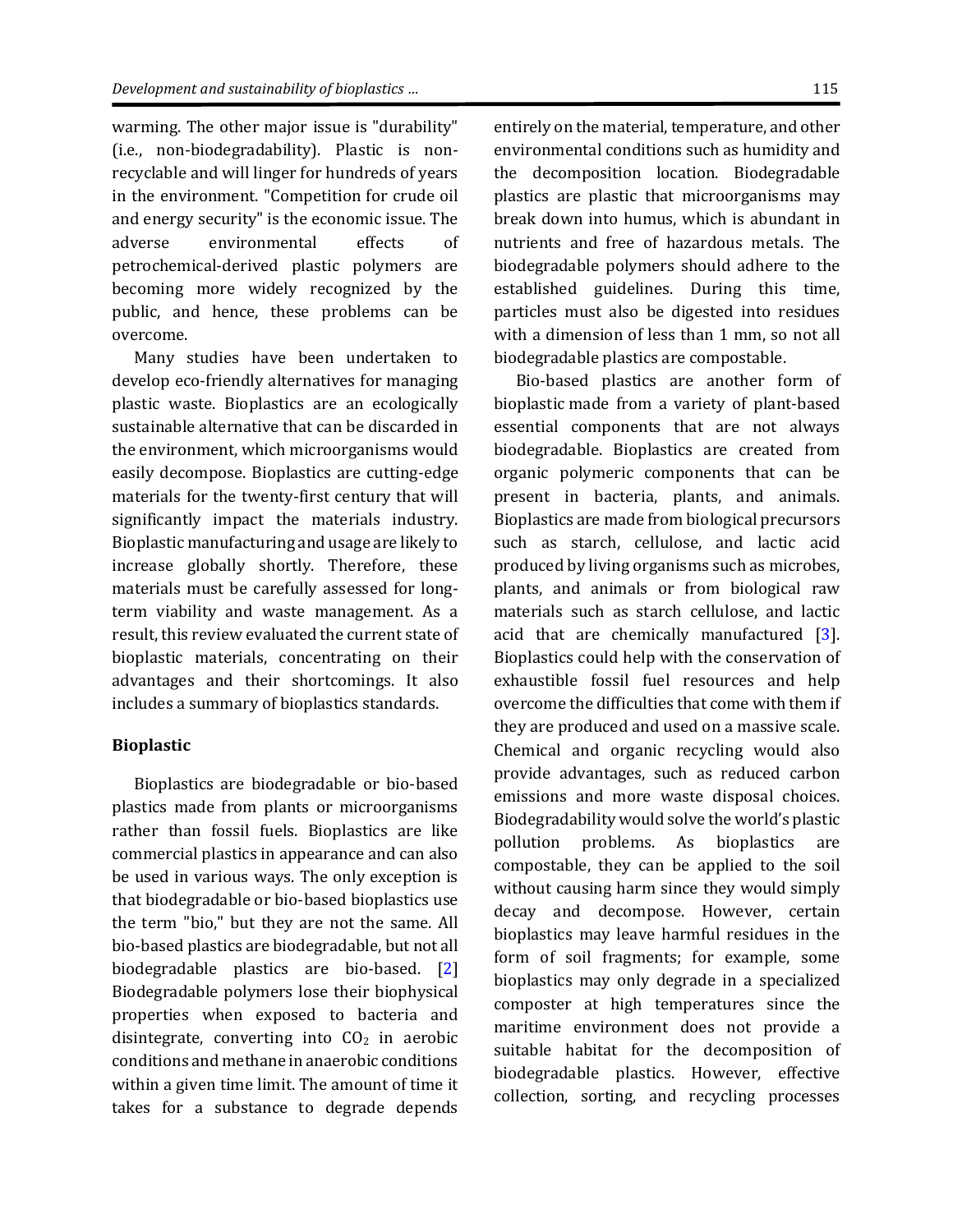would increase bio-plastic recycling resource recovery. Furthermore, products made of bioplastic have superior mechanical strength and thermal stability compared to conventional virgin plastic. Totes, super-absorbent for diapers, sewage control, a wide variety of packaging applications, health and prosthetics, catering and sanitation supplies, and agricultural composting are just a few of the applications for bioplastics  $[4]$ . Bioplastics are more expensive than normal plastics. Bioplastics' usefulness and availability have increased because of rising interest in sustainable development, a desire to minimize dependency on fossil fuels, and changing waste management policies and attitudes.

#### **Advantages and disadvantages of bioplastics**

#### *Advantages*

Biodegradable plastics have great potential in the future. Some of the advantages of bioplastics are as follows:

It is possible to dramatically reduce one's carbon footprint. However, it is vital to remember that a bio plastic's carbon footprint is greatly influenced by whether the carbon taken from the air or by the growing plant is permanently stored in the plastic. The  $CO<sub>2</sub> collected$  by the plant during photosynthesis is sequestered by plastic manufactured from a biological source. Hence, this sequestration is reversed when bioplastic degrades into  $CO<sub>2</sub>$  and

water. However, a permanent bioplastic that looks like polyethylene or other ordinary polymers can store  $CO<sub>2</sub>$  indefinitely. Even if the plastic is recycled several times, the  $CO<sub>2</sub>$ extracted from the atmosphere is still contained. Bioplastics can be created from renewable resources rather than fossil fuels. Renewable resources have a lower carbon footprint, which helps to minimize greenhouse gas emissions. Bioplastics production emits roughly 80% less carbon dioxide than petrochemical plastics manufacturing. In addition, bioplastics require 65 percent less energy to manufacture than petrochemical plastics. Some other benefits include a reduced carbon footprint, energy efficiency, and environmental safety. For example, bioplastics are more marketable and could increase a product's value-add through a green marketing campaign. Bioplastics are a persuasive argument for marketers, given that "80% of European buyers want to buy items with a low environmental impact."

PLA and PHB, two starch-based bioplastics, are non-toxic and pose no health risk. Since they do not impart any flavor to food and do not absorb toxins (such as BPAs) like certain oilbased plastics, they are great for food packing. Plastics selection is aided by several instruments, one of which is the "plastic spectrum" [\(Figure](#page-4-0) 1). Bio-based bioplastics are the most common in this category as they are at the right of the pyramid and are made from natural materials that can be replenished.

<span id="page-4-0"></span>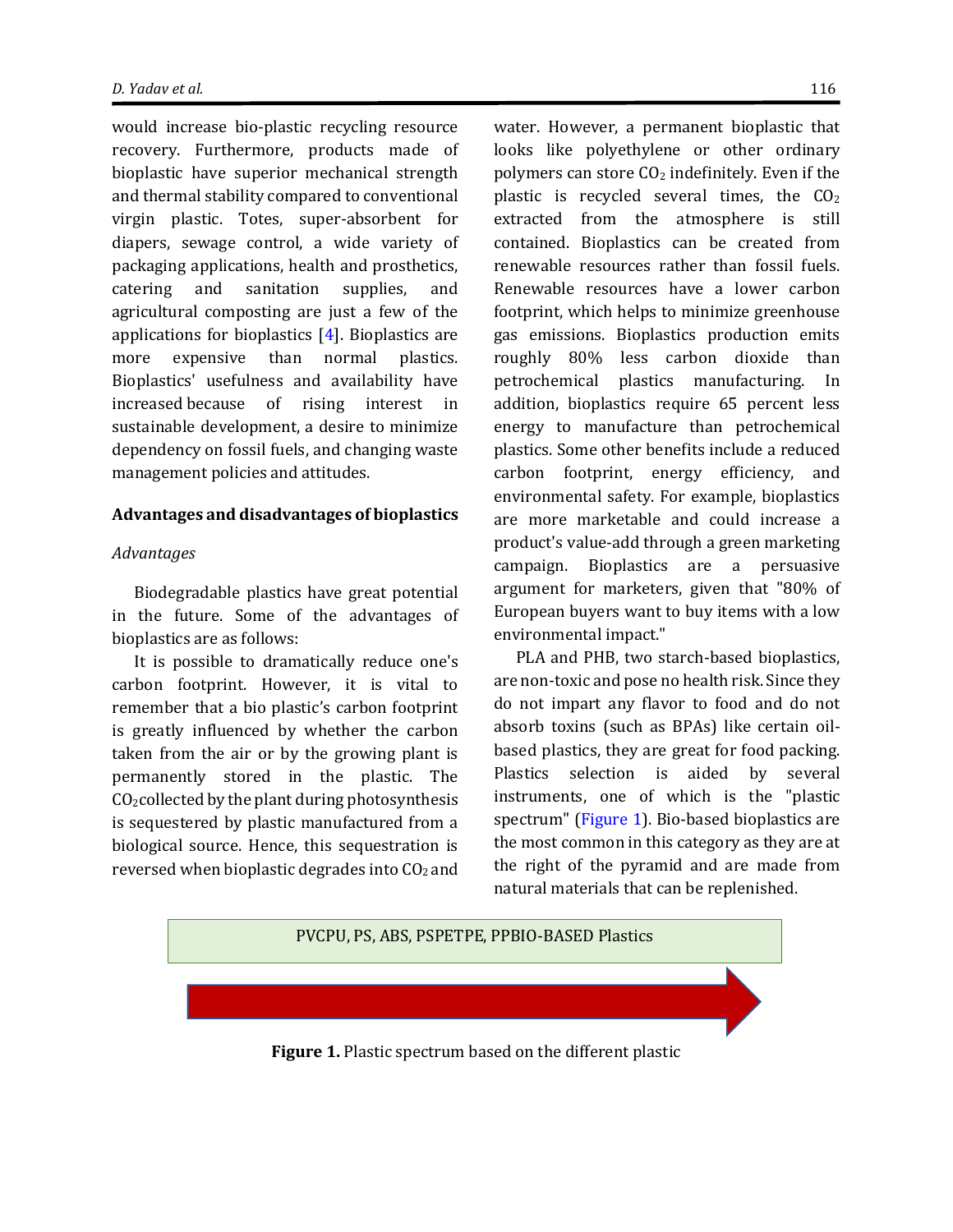#### *Plastic spectrum*

PVC stands for polyvinyl chloride; PU stands for polyurethane; PS stands for polystyrene, and ABS stands for acrylonitrile butadiene styrene. PC stands for polycarbonate; PET stands for polyethylene terephthalate; PE stands for polyethylene, and PP stands for polypropylene.

Biodegradable bioplastics have been discovered to have applications in numerous fields. Medication and drugs are identified as one the pioneer usages.

#### *Disadvantages*

Bioplastics have numerous substantial advantages over petrochemical plastics, which is an obvious fact. Nevertheless, they also have certain drawbacks that must be addressed and considered. Some of them are discussed below:

Bioplastics are seen to be two times more expensive than ordinary plastics. Cost-cutting measures will have to be implemented as the number of major bio-plastic manufacturing plants will increase. Uncontrolled and incorrect disposal of bioplastic waste contributes to littering and soil and water pollution. If bioplastics are not separated from ordinary plastics, they may contaminate the recycling process. Bioplastics, for example, cannot be separated using infrared rays in a trash separation system. Bioplastic waste littering, like regular plastic, poses significant detrimental effects to wildlife. Bioplastic waste disposed of in landfills may contribute to greenhouse gas emissions.

Some bioplastics have a shorter lifetime than oil-based polymers due to mechanical properties such as higher water vapor permeability than typical plastic, easy to shred like tissue paper, or being extremely brittle [\[5\]](#page-15-4). For example, certain algae-based bioplastics break down in the ocean in hours, making them both biodegradable and fragile. Crop-based

bioplastics are weather-dependent and necessitate fertile land, water, and fertilizer. Natural disasters, such as drought, could put the availability of raw materials for bioplastics in danger.

When bioplastic is described as compostable, it is possible to get confused due to a misunderstanding of terminologies. Bioplastics, like organic food waste, cannot be composted at home and must be treated in an industrial composting facility, which isn't always available. Other manufacturers are also misusing the terms "bioplastics" and "similar terminology" to make their products appear more enticing on the market. Manufacturers use buzzwords like "environmentally friendly," "non-toxic," and "biodegradable" to deceive the uninformed and overburdened consumer. There is no legislation governing the manufacture of bioplastics. Bioplastics production has expanded to more than 6.7 million tonnes by 2019. However, many countries have yet to enact rules governing the creation, use, or disposal of trash.

#### **Types of bioplastics**

Bioplastics come in various shapes and sizes that differ in terms of their qualities and applications, as well as the raw materials and production procedures used to create them. Bioplastics are currently classified into the following groups:

#### *Bioplastic based on starch*

The first bioplastics made from maize starch-substituted plastics were EverCornTM and Nature Works. Combining petrochemical plastic polymer with biodegradable starch polymeric components yielded these plastics. Potatoes, corn, wheat, and tapioca are now used to make starch-based polymers [\[6\]](#page-15-5).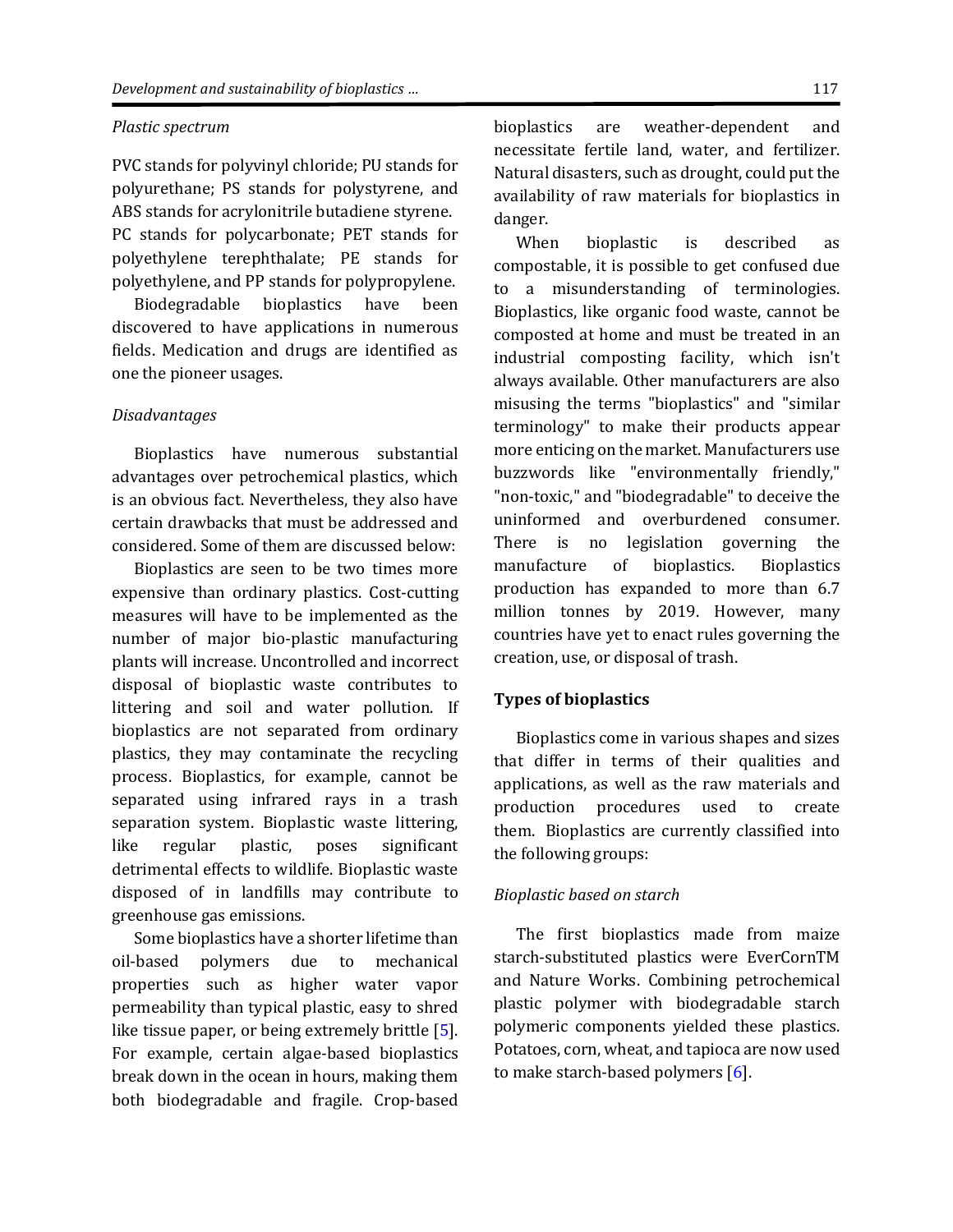Bacteria attack the starch molecules in the polymer during the degradation of these bioplastics, causing the plastic polymer to disintegrate. The physical and chemical features of these starch-substituted bioplastics, on the other hand, make them unsuitable for commercial use. Furthermore, the aggregation of non-biodegradable plastic waste in water and soil can potentially disrupt the environment. Additionally, these bioplastics are made from starch via microbial fermentation processes.

For example, microbial fermentation of starch produces bioplastics like polylactic acid (PLA) and polyhydroxyalkanoates (PHA). In addition, starch and other carbohydrates are used as starting materials in the production of bioplastics like bio-based polyolefin like polyethylene (PE) and polyvinyl chloride (PVC), as well as partially biobased polyethylene terephthalate (PET) [\[7\]](#page-15-6).

#### *Bioplastics based on cellulose*

Cellulose is a glucose polymer that has 1,4 glucosidic connections that connect the glucose units. Cellulose is found in the cell walls of all significant plants and green algae and in the membranes of most fungi. Cellulosic polymers are created by extracting or chemically modifying natural cellulose. The most prevalent sources of cellulosic plastic are cotton fibers and wood pulp. Organic cellulose esters and regenerated cellulose are the two types of cellulosic polymers. About 20% of the world's total chemical-grade pulp is used for organic cellulose esters. Organic cellulose esters are formed when cellulose is esterified with organic acids. Cellulose acetate (CA), cellulose acetate propionate (CAP), and cellulose acetate butyrate (CAB) are the most extensively used in the industry  $[8]$ . Packaging film, cigarette filters, textile fibers, medications, and specific other specialized industrial applications all use organic cellulose esters. Cellulose regeneration

is made from cellulose that has been dissolved by chemicals and subsequently rebuilt into fibers or films. Currently, cellulose regenerates account for over 60% of all chemical-grade pulp produced globally. Viscose, viscose silk, lyocell, and rayon are some examples of regenerated cellulose.

## *Bioplastics based on polylactic acid*

The major bioplastics on the market today are polylactic acid (PLA) and polylactide polymers. LA is a lactic acid-based product mainly derived from maize, cassava, potato, sugarcane, and sugar beet starch fermented by bacteria. These PLA bioplastics can solve the difficulties that have been found in starch replaced bioplastics.

Plant starch is converted to lactic acid as a monomer by bacteria, which is then chemically processed to link the molecules into long polymeric chains. This PLA material is biodegradable and has the appearance of conventional petrochemical plastics. PLA plastics offer a high rigidity, durability, transparency, thermoplasticity, and enhanced efficiency with contemporary plastics manufacturing equipment [\[9\]](#page-15-8). PLA plastics, which contain characteristics like polyethylene and polypropylene, are extensively used in packaging materials. Furthermore, PLA plastic saves two-thirds of the resources required to produce fossil-fuel-based polymers. PLA plastics release roughly 70% fewer greenhouse gas emissions during landfill breakdown than traditional plastics. PLA and PLA-blends in the granulated form are currently available in various grades for use in film, moulded parts, beverage containers, cups, bottles, and other common things. PLA-based plastics are increasingly used in various fields, including pharmaceuticals, textiles, cosmetics, and household items. Furthermore, dashboards, door tread plates, and other parts are made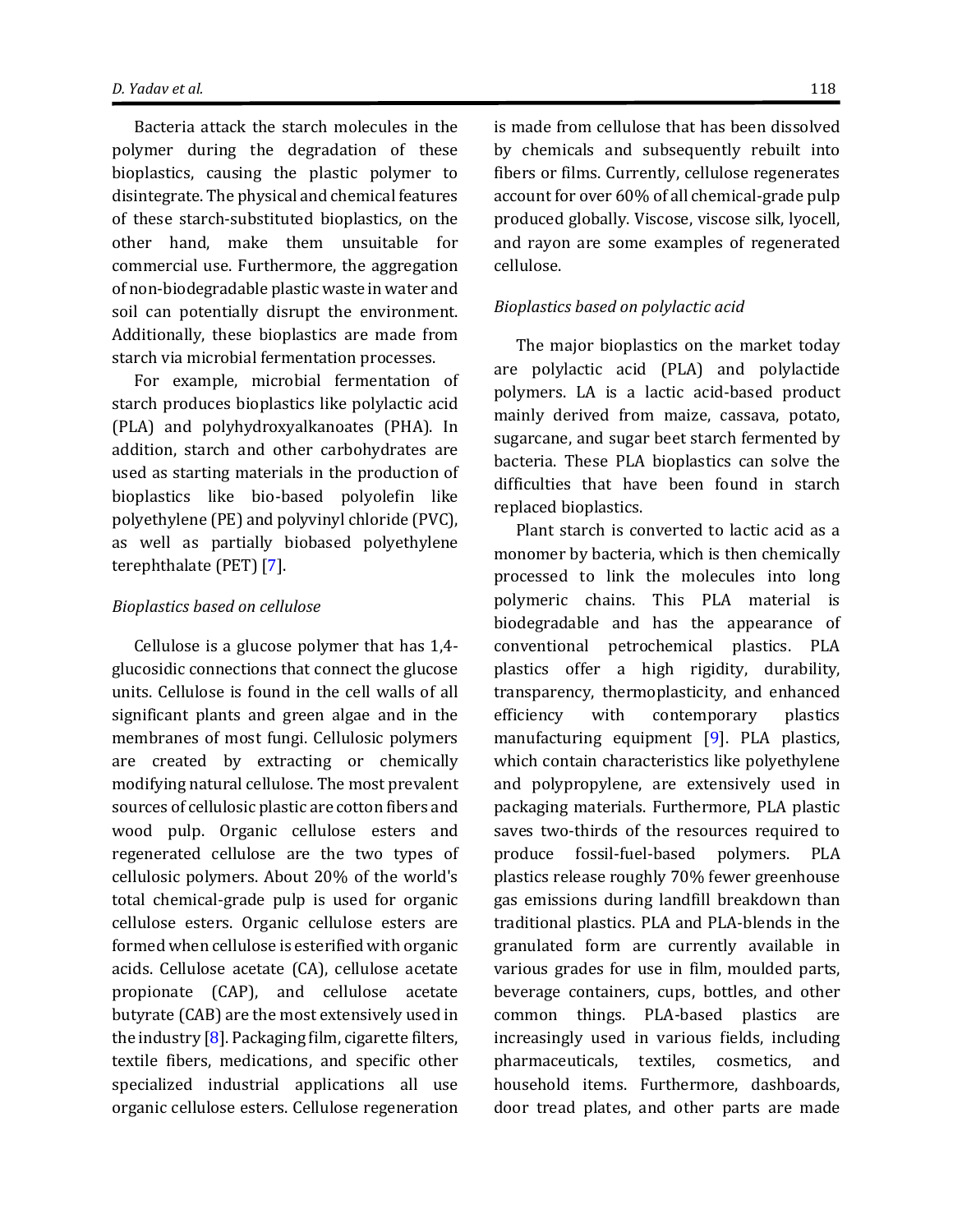from PLA-based plastics in the automotive sector.

#### *Bioplastics based on polyhydroxyalkanoates*

Microbial fermentation produces polyhydroxyalkanoates (PHA)-based polymers from plant-based starch. The physiochemical properties of these PHA-based polymers are quite similar to those of polyesters, polyethylene, and polypropylene. Numerous biological bacteria manufacture PHA particles intercellularly in the presence of plentiful carbon sources. Polyhydroxy butyric acid (PHB), polyhydroxy butyrate, polyhydroxy valerate (PHV), and poly-3-hydroxybutyratevalerate are the most common polyhydroxyalkanoates used in the production of plastics (PHBV). Bippolo and Bonello are two well-known PHA-based polymers used on a large scale. Bonello is a chemical compound of PHA-based biodegradable plastic, while Bippolo is a poly 3-hydroxybutyrate-co-valerate (PHBV) copolymer of polyhydroxy butyrate (PHB). PHA can be produced intracellularly by more than 100 genera of prokaryotes and archaea. Bacteria such as Alcaligenes spp., Pseudomonas spp., and several filamentous taxa such as Nocardia spp. The phase gene is involved in PHA formation and accumulation in bacteria. Due to innovative transgenic carbohydrate fermentation, some bacteria may store up to 80% of their body weight as PHA polymer granules in the cytoplasm cells under constrained nutritional circumstances [\[10\]](#page-15-9). Purification of the PHA polymer is accomplished by fracturing the cell wall and then extracting it using organic solvents in an aqueous-based extraction procedure. The PHA biopolymer is then refined and turned into lattices for use in plastic manufacture. Many genetically altered plants that manufacture PHA from the phase gene have been created by scientists using genetic engineering.

Panicum virgatum, or switchgrass, has been used as a genetically engineered host to produce PHA. Scientists then produced genetically modified maize to produce PHA, and the plants were successfully grown as a plastic crop. Metabolic, a European bioscience engineering firm, reported the successful start of a biobased PHA synthesis program in switchgrass, camelina, and sugarcane using multi-gene expression techniques. In recent years, biopolymers such as polyhydroxyalkanoates and alginates have been produced from anaerobic digesters and aerobic wastewater treatment sludge. The utilization of low-cost waste sludge in the synthesis of biopolymers from sludge offers various benefits, including a low cost of production. PHA-based plastics are truly biodegradable, with many different microbes completely decomposing them in less than a year in both aerobic and anaerobic conditions, producing  $CO<sub>2</sub>$  and water in aerobic conditions. It is utilized in different aspects, including food packaging, agriculture, and medication, because it is a natural and non-toxic polymer.

#### *Drop-in bioplastics*

Drop-ins are a type of bioplastic that is partially or entirely made from renewable resources, but they are not biodegradable. Corn, sugarcane, and sugar beets are the most common sources of drop-in polymers. This type of plastic is a hybrid of petrochemical and organic polymers. The sole distinction between drop-ins and traditional plastics is the availability of a whole or partly renewable biobased input material foundation. The use and manufacture of drop-in bio-based goods are rising right now. These bioplastics include biopolyethylene (PE), bio-polypropylene (PP), biopolyethylene terephthalate (PET), and traditional polymers such as polyethylene (PE), polypropylene (PP), and polyvinyl chloride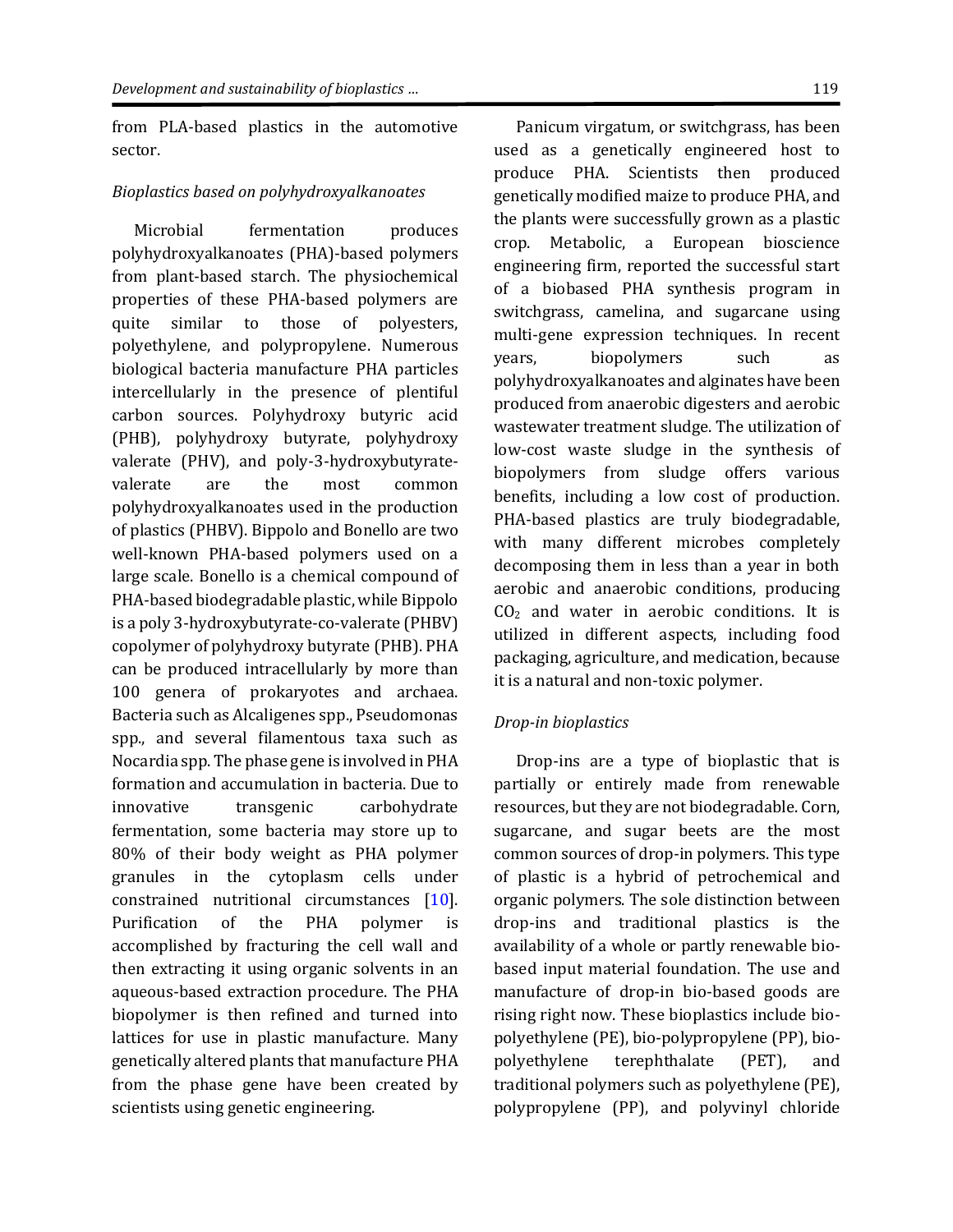(PVC), which are made from bioethanol, a renewable resource [\[11\]](#page-15-10). Drop-ins are a type of bioplastic made entirely or mainly from renewable resources. However, they are nonbiodegradable. Bio-LDPE is employed in bottles and films, while Bio-PET polymers are generally used in the manufacturing process. The most important benefit is that bioplastics are biodegradable and thus have a lower carbon impact because they are generated from a renewable resource. Traditional plastics can be processed, manufactured, and recycled in existing facilities, lowering manufacturing costs.

#### *Bioplastic derived from fossil fuels*

Both bio-based and petrochemical raw materials can be used to make biodegradable polymers. For example, petroleum polybutyrate adipate terephthalate (PBAT) is utilized to manufacture bioplastics. Petrochemical polymer PBAT is a new version of a petrochemical polymer. It is still biodegradable and is commonly referred to as polybutyrate. It's frequently combined with starch and other bioplastic components to increase applicationspecific performance with tensile strength and biodegradability. The evolution of PBAT manufactured from renewable resources has increased in recent years. Polybutylene adipateco-terephthalate (PBAT), for example, is made from adipic acid, terephthalic acid, and 1, 4 butanediol. It is biodegradable and has high elasticity, fracture resistance, and flexibility, making it a popular choice for bags, wraps, and other packaging materials. It is also used to manufacture rubbish bags and disposable packaging because of its speedy decomposition and is also used in bioplastics to provide stiffness and flexibility [\[12\]](#page-15-11).

#### **Bioplastic waste management options**

Depending upon the product, material used, and the volumes and recovery technologies available, bioplastics waste is recovered and treated the same way as conventional plastic trash.

#### *Prevention and control*

The use of production techniques and materials that reduce resource consumption while maximizing product functioning is required at this phase of the waste hierarchy. Plastics have repeatedly demonstrated their use, with goods becoming thinner, lighter, and stronger because of their use. Bioplastics' success is evidenced by many products already on the market and their quick demand.

#### *Recycling options*

#### *Reuse*

Many plastic goods are available on the market that can be used numerous times. After cleaning, PET bottles and bio-based PET bottles can be recirculated in recycling systems after cleaning. Before the material goes out, biobased PE, PLA, or starch carrier bags can be repurposed several times. Bioplastics may be used to make a wide variety of reusable items [\[13\]](#page-15-12).

For the long-term treatment of bioplastics, recycling is the most viable alternative, followed by incineration with energy recovery, which is a more acceptable approach than landfilling. Bioplastics management is compatible with all recycling systems, including material, chemical, and organics recycling. Due to the variations in basic ingredients between bioplastics and conventional plastics, bioplastics that enter municipal waste pose issues in removing plastics because bioplastic trash is biodegradable. It can also be used as a substrate for composting. Therefore, valuable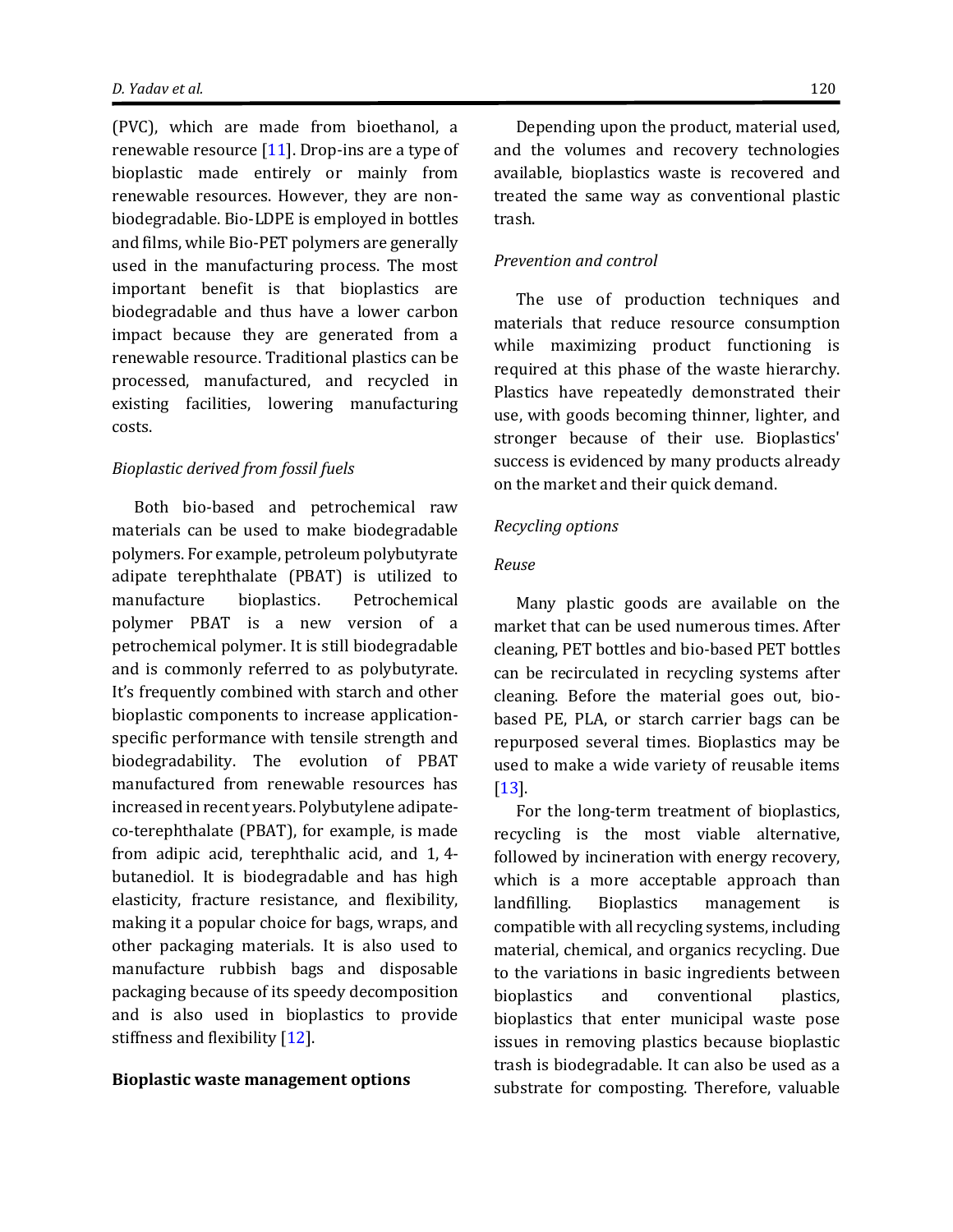organic ingredients can be recovered as a product [\[14\]](#page-15-13). Mechanical recycling firms use washing, density separation, and compounding methods to convert these sorted items into recyclables. Depending on the base ingredients, bioplastics can be recycled alongside traditional plastics with ease. For example, biobased polyethylene (PE) is recycled in the PE stream, whereas biobased polyethylene terephthalate (PET) is recycled in the PET stream. In this approach, bioplastics lead to a better recycling rate. PLA polymer wastes can be mechanically recycled several times without losing their properties. The recycled materials can subsequently be turned into products like plastic lumber, piping, garden furniture, and pallets. Another method for recycling bioplastics is chemical recycling, which involves remitting and degranulating biopolymer wastes to create a new product. In some circumstances, biopolymer wastes are transformed into chemical building components, such as monomers, which can then be utilized to make more biopolymers.

Feedstock recycling is another name for this form of recycling. PLA-based bioplastics can be recycled using this method, which gets recycled into lactic acid and transformed into new PLAbased products in Belgium and the United States of America. The Loopla method, which converts PLA to lactic acid by hydrolysis, is also a chemical recycling process. Composting is a method of recycling biodegradable plastic waste into nutrient-rich soil amendments employed in many regions of the world. Natural bacteria may transform these biodegradable polymer wastes into simpler compounds. They are then degraded into carbon dioxide and water in aerobic settings and methane and carbon dioxide in anaerobic settings. Organic recycling, a kind of material recycling, also known as composting, is also considered a sustainable and environmentally beneficial

method for bioplastic waste management. According to ISWA, bioplastics do not emit any hazardous components throughout the composting process. Biodegradable plastic waste compost, like other organic manures, increases soil quality and plant growth indices.

#### *Mechanical recycling*

Easy-to-recycle plastic products include big surface films (such as carrier bags), large hollow containers, and construction materials. Plastic product recyclability is governed by the product's design, material composition, and the cost-effectiveness of the recycling process. Products that are not composed of complicated material mixes can be simply divided into recyclable materials to make work easier.

PE, PET, and (coming) PP bio-based variations are chemically and physically similar to their fossil-fuel-derived equivalents, allowing them to be recycled in existing systems. Other bioplastics for which there is currently no clear recycling path will be possible once commercial volumes and revenues have grown sufficiently to warrant the necessary investments. New separate streams (for example, with PLA) will be introduced shortly. Numerous research programs and experiments, such as for PLA, are currently underway in Germany, Belgium, and the United States.

#### *Organic recycling/composting*

Biodegradable and recyclable plastic objects, such as (biowaste) bags, packaging, and cutlery, can increase the number of waste treatment choices available. Industrial composting (organic recovery/organic recycling) is a viable waste management alternative in addition to energy recovery and mechanical recycling.

When plastic products are mixed with biowaste, neither the plastics nor the biowaste can be mechanically recycled under these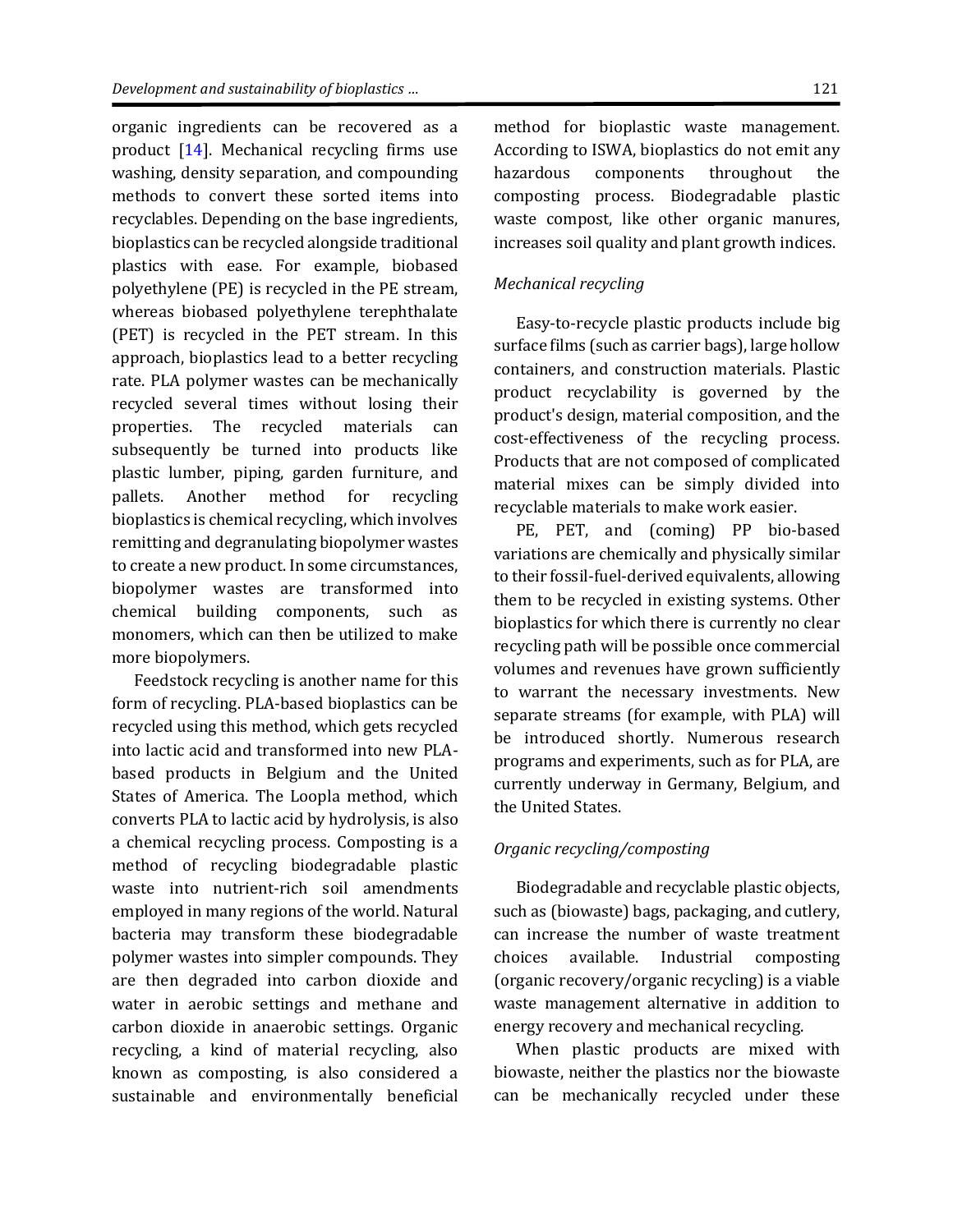conditions. The combined trash is suitable for organic recycling due to biodegradable plastics, allowing for a movement in the waste hierarchy from recovery to recycling (a higher-ranking treatment option). This strategy keeps biowaste out of other recycling streams and landfills, allowing for more straightforward separation and more useful compost.

Products and materials must fulfill the standards of the European standard EN 13432 on industrial compensability to be eligible for organic recycling. After successful certification, certain items and materials can be sold and labelled as "compostable" after successful certification.

#### *Recovering feedstock*

Feedstock recovery is indicated when mechanical recycling has technological hurdles or is not cost-effective. This method is less prone to contaminants and is used for various materials. Plastic trash may be recycled and utilized as a substitute material in concrete and steel manufacturing. Plastics, both bio-based and non-bio-based, and municipal waste, can be gasified to produce syngas. The bio-based component of the produced syngas is high, as assessed by the number of bio-based polymers and organic materials waste. Syngas can be used to generate energy, heat, or fuel, and they can also be used to make gasoline (synthetic petroleum) and methanol and ethanol [\[15\]](#page-15-14). In the latter scenario, it may be used as a chemical feedstock for the polymerization of polyester, polyethylene, polypropylene, and other polymers such as olefins and acrylates with high bio-based content.

#### *Landfill*

Landfilling is an inefficient use of resources. Even while it is still one of the most used disposal alternatives in many European

countries, it is gradually being phased out. In 2014, roughly 31% of plastic garbage was disposed of in landfills, declining from 47% in 2012. European bioplastics advocates a European-wide ban on the disposal of plastic products in landfills and other measures to improve plastic waste recycling and recovery.

#### *Energy recuperation*

Different techniques, such as anaerobic digestion, pyrolysis, and incineration, are used to create energy from bioplastic wastes. However, it can only be carried out when all recyclable components from bioplastic trash have been recovered. As bioplastics have a high caloric value, they can be used to generate energy in standard plastic waste incineration facilities. Even though some bioplastics, such as natural cellulose fiber and starch, have lower gross calorific values (GCV). They are like wood, making energy recovery from bioplastic wastes via incineration feasible [\[16\]](#page-15-15).

Large amounts of carbon dioxide will be released during the burning of bioplastic waste, which will be recovered and used to generate new biobased goods. As a result, bioplastic waste incineration will become a sustainable solution. Bioplastic wastes from various garbage collection programs and mechanical treatment of bioplastic wastes are successfully handled using anaerobic digestion. Bioplastic trash decomposes to produce methane under anaerobic conditions and carbon dioxide. Biogas and digestate are produced during anaerobic digestion and can be used as renewable energy sources and organic manures, respectively. According to Song et al., are suitable for anaerobic digestion, which converts waste biopolymers into methane that could be used to create electricity [\[17\]](#page-15-16).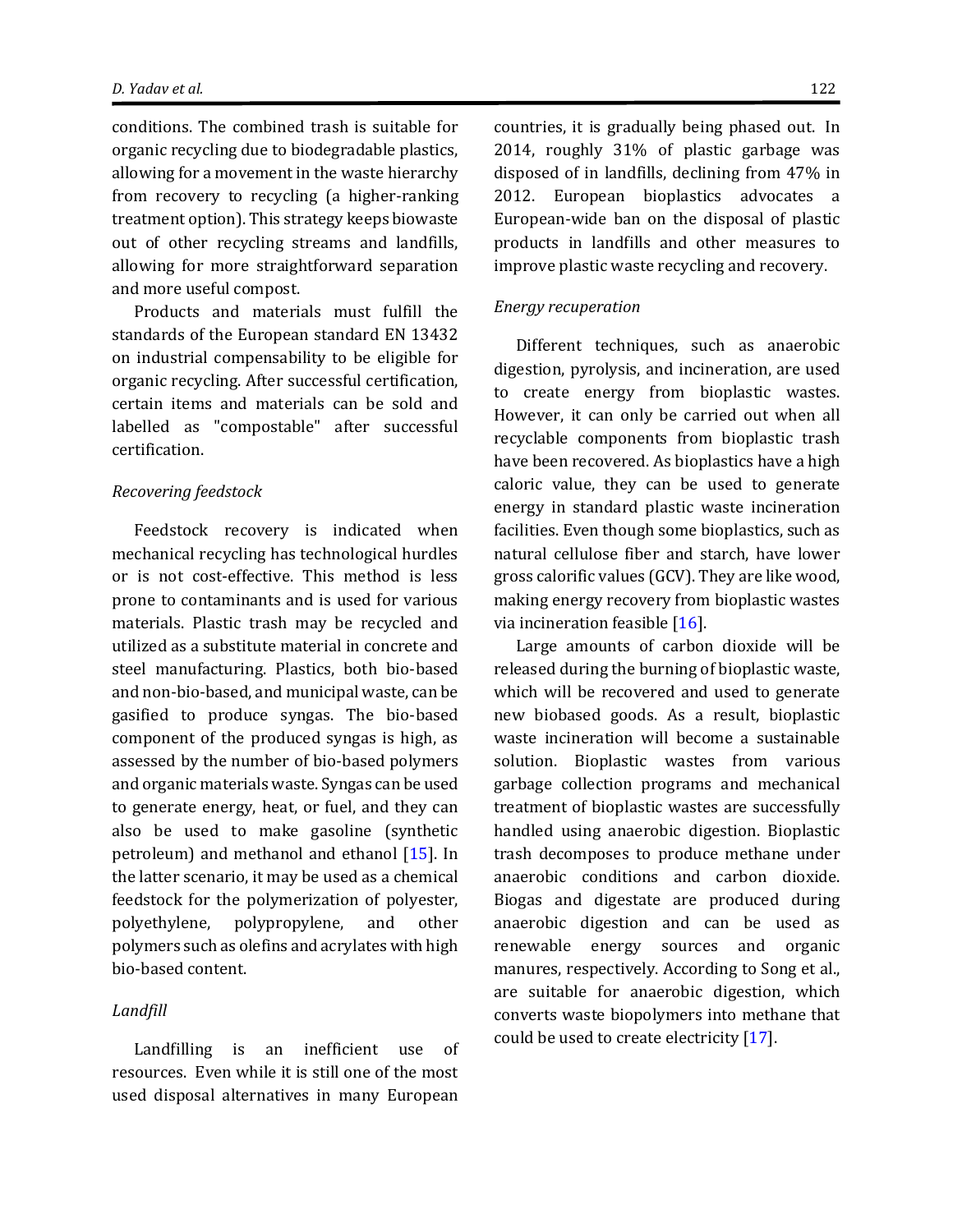#### **Bioplastics market demand**

For the past two decades, the value of bioplastics has been challenged. On the other hand, bioplastics have just recently emerged as a significant part of our daily lives. Continuous development and research on bioplasticsrelated activities have increased awareness of environmental protection, which has resulted in a tremendous increase in the use of bioplastics in the general market. Furthermore, strong legislative reforms to limit plastic usage have raised the demand for recycled plastic and bioplastics in several countries. Bioplastics currently provide a minor contribution. Bioplastics currently account for about 1% of the overall plastic market.

The yearly market data update from European Bioplastics was delivered at the 12th European Bioplastics Conference in Berlin on November 29, 2017, reaffirming the worldwide bioplastics industries sustained development. A total of 2.05 million tonnes of bioplastics are produced globally. By 2022, bioplastics will grow at a pace of roughly 20-25 percent per year, while traditional plastics will grow at around 4-9% per year by 2022, to 2.44 million tonnes. According to the European bioplastics market, the worldwide bioplastics market is predicted to grow at a rate of more than 20% per year. The global bioplastics market's only drawback is that it is more expensive to produce than traditional plastics. Technological advancement, on the other hand, can overcome it. Furthermore, the rising cost of crude oil has benefited the manufacture of bioplastics with a petroleum base over petroleum-based plastics. Developing countries such as India and China are also encouraging the use of bioplastics through incentives and contract manufacturing, which is expected to help the bioplastic market grow in the future  $[18]$ . The bioplastics market is now dominated by drop-in bioplastics. Dropin bio-based materials account for roughly 56% of total bioplastics production. Bioplastics include bio-PET, bio-PA, and bio-PE.

Compared to other types of bioplastics, such as those made from starch, drop-in biobased PET is the market leader in individual variants. As a result of their improved characteristics and viable end-of-life possibilities, PLA and PHAbased plastic production are expected to grow in the bioplastics industry. Packaging, textile, agriculture, injectable, electronic, medical, building construction molding, and a range of other segments, make up the worldwide biodegradable plastics market. The packaging industry is their most important market, accounting for 60% of global bioplastics production.

In India, the bioplastics industry is still in the early stages of its development. In India, just a few businesses engage in the bioplastics industry. Bioplastics companies in India are benefiting from environmental awareness initiatives, feedstock capabilities, and government backing, but more initiative is required in production, raw resources, and technology development [\[19\]](#page-15-18). The first step in achieving this transformation is raising environmental awareness and promoting bioplastic's long-term advantages. Scientists throughout India are developing bioplastics. The recent development of bioplastics came from IIT-Guwahati, which is in the process of commercialization. Biogreen is India's first biotechnology company for biodegradable products. Bioplastics are already being produced in India by True Green, Pastorage, Eco Life, and Envi Green. There have been numerous technological advancements. India's bioplastics sector is booming. There has been an increase in the industry. It is now up to us to encourage everyone to stop using conventional plastics as much as possible in their daily lives.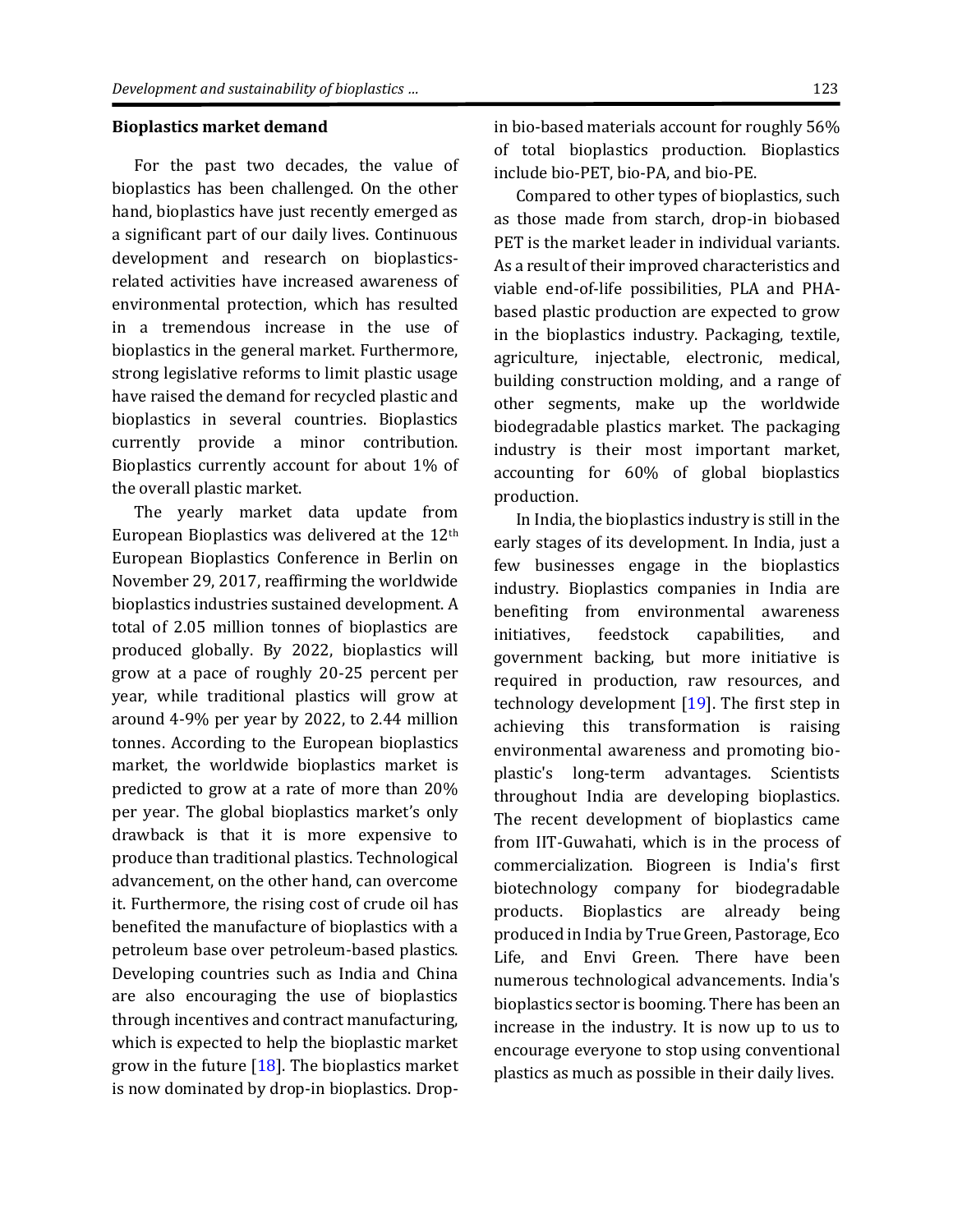# **Standards and certifications for biodegradable plastics**

To the bare eyes, all plastics appear to be the same, regardless of their feedstock or durability. As a result, several standardized examinations, certificates, and badges are available online.

With a range of tests with specific conditions for biodegradability, Standardized tests frequently strike a balance between a high level of accuracy and a low level of difficulty, as well as time-saving testing (shortest 14 days, longest 24 months) and real-world scenarios (in fact, the temperatures are higher than they are in real-world scenarios to reduce testing time) [\[20\]](#page-15-19).

Companies that develop new polymers must commit significant resources to self-evaluation and certify their products' long-term viability. The overall biodegradability evaluation, including lab space and equipment, is expensive and time-consuming. The OECD issued the initial rules for chemical testing in the 1980s, and they have been revised regularly since then. These recommendations are available for free on the internet and include various techniques. On the other hand, these rules are not universallyrecognized and serve as selfcertification.

#### *Standards*

Standards are a collection of regulations that a product must follow to receive a specific label. The following are the major standardization bodies and their compostability requirements for bioplastics:

## *ASTM*

The American Society for Testing and Materials (ASTM) is a non-profit organisation dedicated to the advancement of science and technology in the United States of America [\[21\]](#page-15-20). ASTM D6400–According to ASTM International (ASTM), compostable plastic is "a plastic that degrades by biological processes during composting to yield carbon dioxide  $(CO<sub>2</sub>)$ , water, inorganic compounds, and biomass at a rate consistent with other known compostable materials and leaves no visible, distinguishable, or toxic residue (That is, biodegradation plus disintegration plus ecotoxicity).

# *ISO–International Organization for Standardization (global)*

The four parameters of compensability are considered in ISO 17088:2012:

a) biodegradation, b) composting disintegration, c) negative impacts on the composting process and facility, and d) severe effects on the quality of the compost produced, such as a high concentration of restricted metals and other dangerous components.

# *CEN (European Union)–European committee for standardization*

According to the EN 13432 composability standard, Chemical test: Discovery of all constituents' threshold values for heavy metals should be observed. Biodegradability in regulated composting conditions (oxygen consumption and CO<sup>2</sup> production): at least 90% of the organic material must be converted to  $CO<sub>2</sub>$  within 6 months.

Disintegration: Not more than 10% of the original materials should remain after 3 months of composting and subsequent filtration via a 2.0 mm. A compostability test is to be performed in a semi-industrial (or industrial) composting facility. There must be no detrimental impact on the composting process. Examining the impact of the finished compost on plant growth (ecotoxicity test and agronomic test).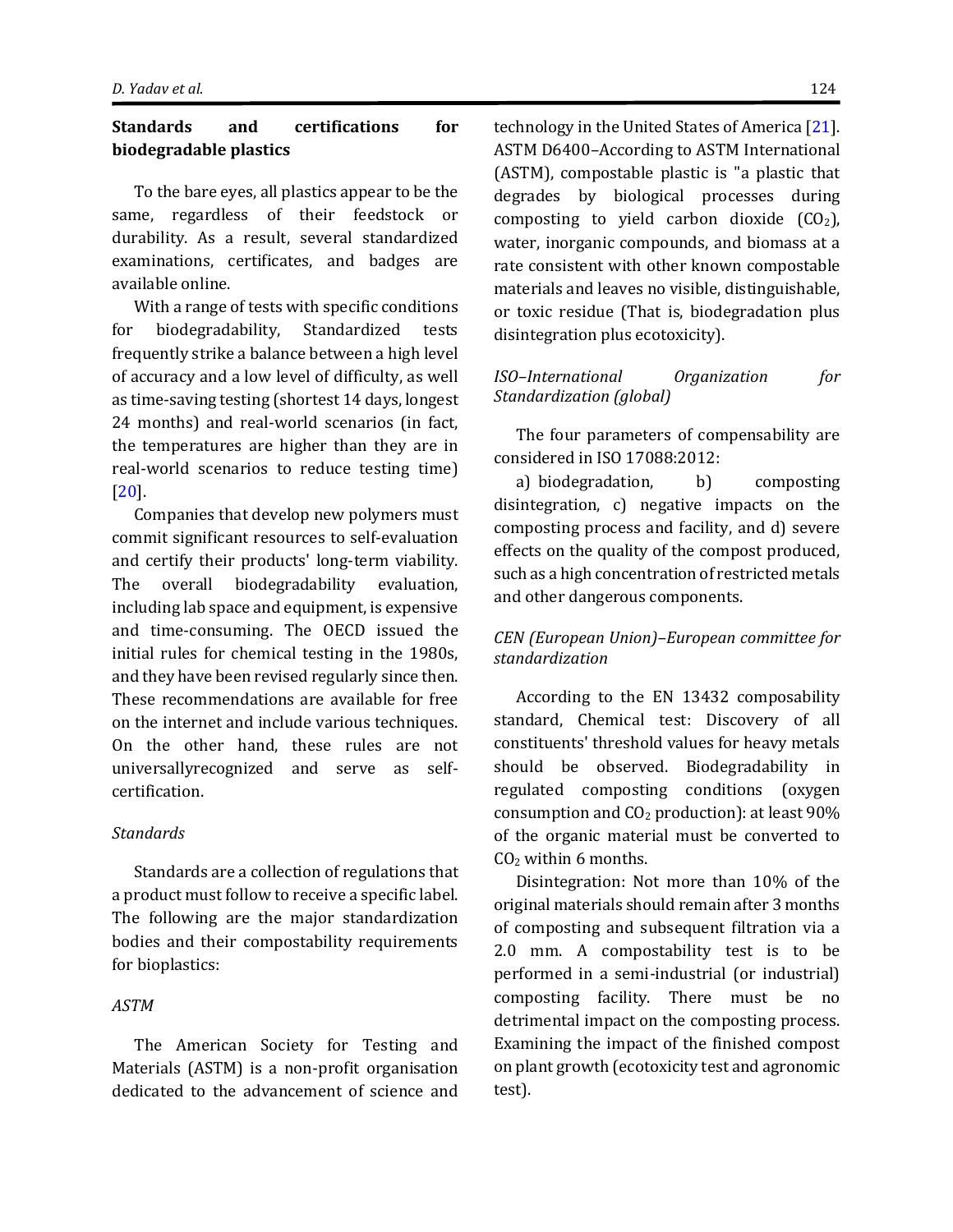#### *Certifications*

In Europe, DIN Certco and Vincotte issue independent certifications for biodegradable polymers. DIN Certco offers compostable plastics and compostable packaging certifications based on EN 14995 (or ISO 17088) and EN 13432 (or ASTM D6400) standards.

Vincotte offers compostable plastics certifications based on EN 13432, as well as certificates for home compostable plastics (OK home composting), soil biodegradable plastics (OK biodegradable SOIL), and water biodegradable plastics (OK biodegradable WATER) (OK biodegradable WATER).

Biodegradable plastics certificates are also available from the Biodegradable Products Institute (BPI) in the United States and the Japan Bioplastics Association (JBPA) in Japan and other less well-known organizations.

# **Usage of Bioplastics in the Phase of the COVID-19 Pandemic**

More shutdowns and stay-at-home orders are being enacted as we acclimatize to the "new normal" brought on by COVID-19. Supply chains have been thrown off, and the new normal is quickly becoming the norm. Industrial biotechnology and corporations are scrambling for new ways to succeed so that labs can continue essential operations to develop new products like biofuel production and hand sanitizer. The silver lining in all of this is the environmental consequences, which have become obvious like an astonishing 60% has reduced air pollution in nearly all of the world's main cities compared to the same three-week period last year, which spanned March and April and included most of the global lockdowns. In New Delhi, the quality fell from 68 percent in 2019 to 17 percent in 2020.In 2020, Los Angeles had the most prolonged period of clean air in the world. Different projected benefits of changing our economic and social behavior are realized on a large scale. This is a significant win for the environment, but air quality concerns must be addressed. All the pollutants will return once the world economy reopens.

According to a recent Harvard study, COVID-19 can kill people because many of the preexisting conditions that increase the risk of mortality of people with COVID-19 are the same diseases that are affected by long-term air pollution exposure [\[22\]](#page-15-20). Harvard researchers investigated whether long-term average exposure to fine particulate matter (PM 2.5) in the United States is linked to an increased risk of COVID-19 death. So, pollutants may be reduced via industrial biotechnology procedures, resulting in a cleaner environment. Bioplastics are being produced, and recycling methods are being practiced, resulting in these processes being sustainable. COVID-19 has given plastics a , more significant role amid a global pandemic, owing to the need to protect ourselves by wearing plastic face shields or working behind plastic shields, ensuring food and personal items are protected under plastic packaging including gloves for everyday use. Plastic is used in various industries, including automotive, aerospace, electronics, and healthcare. Plastic is frequently used in healthcare because of its sterility properties and ability to provide medical equipment such as syringes, insulin pens, pacemakers, and prostheses [\[23\]](#page-16-0). However, most of these things are created from fossil fuel feedstock, adding to the global problem of plastic waste. Unfortunately, due to limited bioplastic production quantities, fossil fuel polymers were used for these purposes during the COVID-19 epidemic. Plastics that are recyclable, biodegradable, and compostable are accessible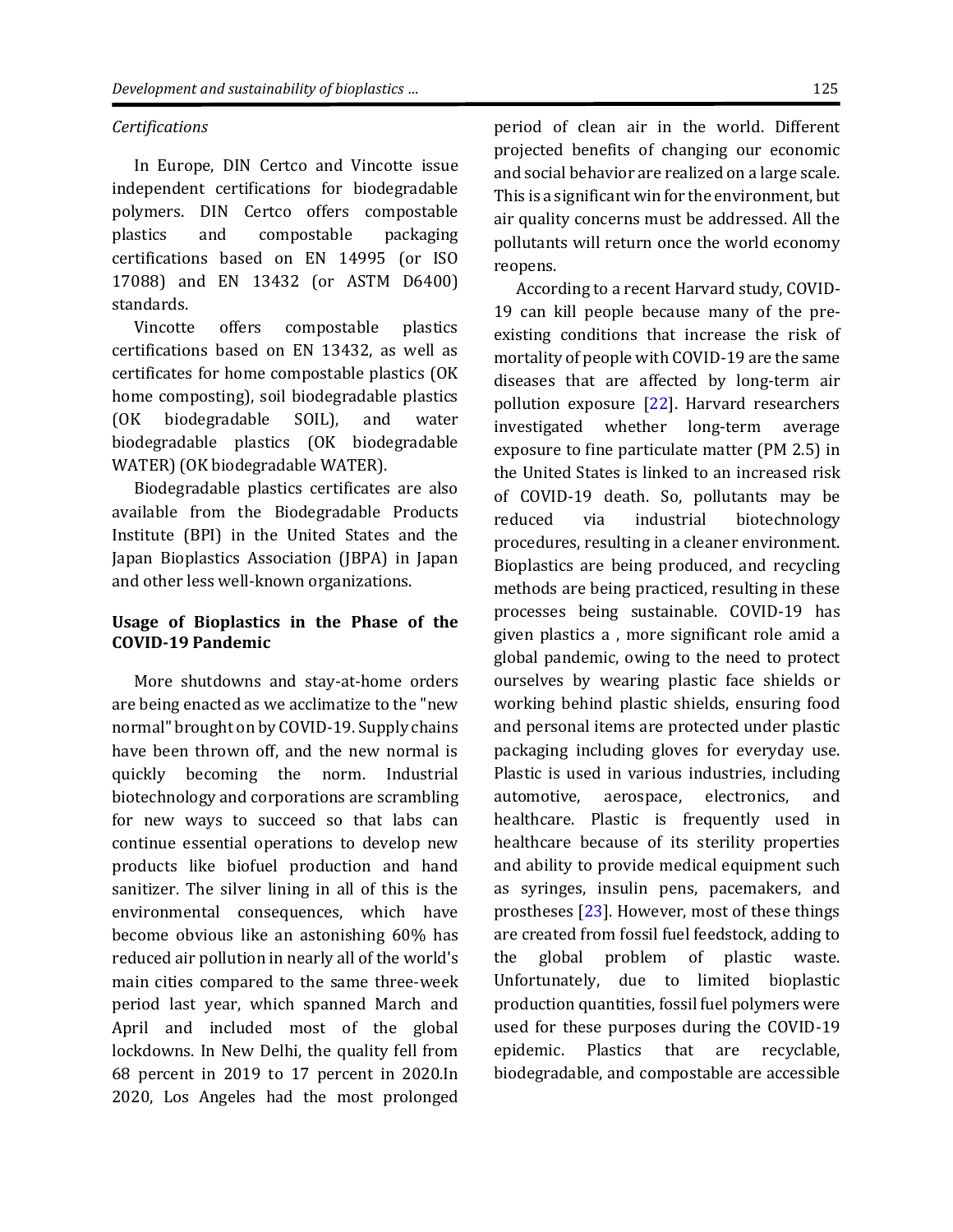as alternatives to fossil-fuel plastics in the biobased economy.

Numerous unique bioplastics discoveries and uses have recently emerged, paving the way for mainstream bioplastics acceptance and policy support [\[24\]](#page-16-1). For example, in July 2019, Japan switched to plant-derived bioplastic wrappers for all its rice ball items. Since 2015, Germany has promoted the use of bio-based and biodegradable biowaste plastic bags. Even though the bioplastics industry is still tiny and new, there have been several interesting developments recently. For example, highdensity bioplastic containers made from rice starch with excellent thermal resistance and mechanical strength, corn-based bioplastic food wrappers made from edible shellfish byproducts, etc. Sugarcane-derived bioplastics are currently used in some Lego kits. These innovative inventions may be able to lower costs shortly and reduce our reliance on fossilfuel-derived plastics. As a result, we may reduce our carbon footprint and pollution, resulting in a cleaner and healthier environment [\[25\]](#page-16-2).

#### **Conclusions**

Bioplastic is a big step forward that could give long-term, environment-friendly solutions to plastic pollution. The best approach is to use them for industrial purposes in an environmentally sustainable manner using the most cost-effective method of bacterial fermentation. Biomass can be converted into biofuel, biogas, or bio-oil. Creating bio-oil in an environmentally sustainable manner using mutagenesis and because of its long-term viability, the market for biopolymers is expected to grow significantly in the future. The biotechnology of microorganisms has given new hope to the manufacturing of bioplastics that has the potential to have a substantial impact on the environment, and to compete with present hurdles, the output must be

increased. Bioplastics' use over standard plastics is limited due to their expensive cost, although there are other low-cost methods for efficiently generating bioplastics from biomass feedstock.

The study was disputed, and the results were amazing. During the research, it was determined that expanding the use of biopolymers for the green economy can help control marine pollution. Their carbon footprint is significant, yet they are often less expensive than their oil-based counterparts. For scientists, bioplastic has grown into a cutting-edge field of study throughout the globe. This steady progression has been motivated by a desire to find ecologically beneficial alternatives for materials derived from fossil fuels. Bioplastics have the potential to provide excellent biodegradability, helping the globe in dealing with environmental issues like littering, particularly in seas, rivers, and urban areas. Continued, concentrated study on this subject would allow even more discoveries and advancements. On the other hand, bioplastics are not the only way to address the issue of plastic pollution. The shift in consumer purchasing patterns, consumption, and disposal of plastics and extensive public awareness of bioplastics are all necessary for reducing plastic pollution.

#### **Future perspectives**

Bioplastics are environmentally friendly since they disintegrate into carbon dioxide. As a result, the need for bioplastic applications is increasing fast. Since bioplastic products are renewable, biodegradable, compostable, and ecologically beneficial, hence they should be commercialized.

Bioplastics are projected to benefit from research and development initiatives that will help to improve the current situation and overcome barriers to commercialization.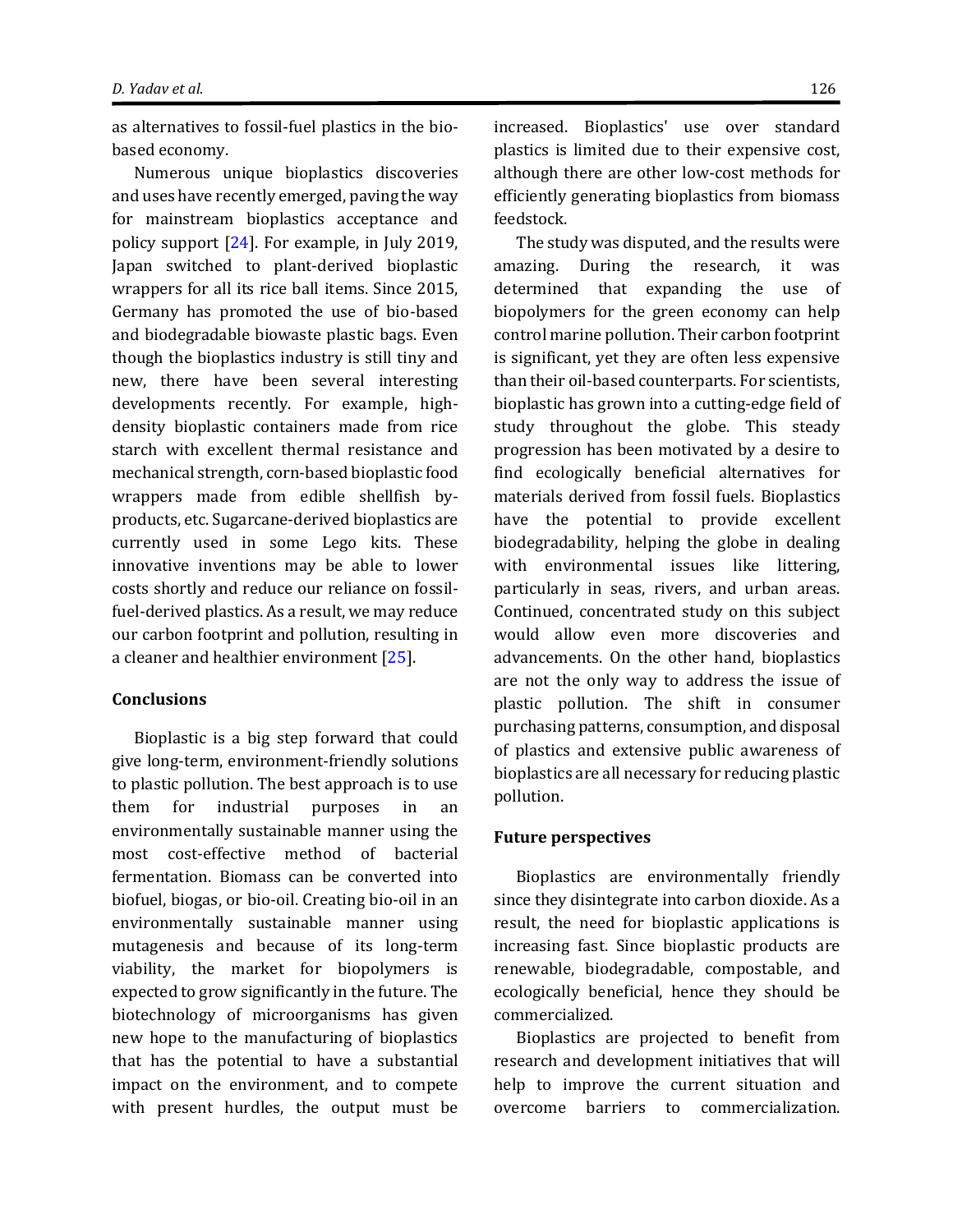Universities are teaming up to create a cooperative research center dedicated to the creation of biologically derived plastics. The environmental claims made for bioplastic alternatives will be strengthened as a result of this. The ultimate goal is to have precise and detailed information on various alternative materials.

#### **Disclosure Statement**

No potential conflict of interest was reported by the authors.

# **Orcid**

*Manish Srivastava* **D** [0000-0002-6294-1609](https://orcid.org/0000-0002-6294-1609)

#### <span id="page-15-0"></span>**Reference**

[1]. Bagheri A. *Global Challenges,* 2007, **1**:1700048 [\[Crossref\]](https://doi.org/10.1002/gch2.201700048), [\[Google Scholar\]](https://scholar.google.com/scholar?hl=en&as_sdt=0%2C5&q=Fate+of+so+called+biodegradable+polymers+in+seawater+and+freshwater&btnG=), [\[Publisher\]](https://onlinelibrary.wiley.com/doi/full/10.1002/gch2.201700048)

<span id="page-15-1"></span>[2]. Singh R. *Industrial Biotechnology*, 2020, **16**:215 [\[Crossref\]](https://doi.org/10.1089/ind.2020.29219.rsi), [\[Google Scholar\]](https://scholar.google.com/scholar?hl=en&as_sdt=0%2C5&q=The+New+Normal+for+Bioplastics+Amid+the+COVID-19+Pandemic&btnG=), [\[Publisher\]](https://www.liebertpub.com/doi/full/10.1089/ind.2020.29219.rsi) [3]. Funk C., Grabert M., Oey M., Hankamer B. *Trends in Plant Science*, 2019, **24**:237 [\[Crossref\]](https://doi.org/10.1016/j.tplants.2018.11.010), [\[Google Scholar\]](https://scholar.google.com/scholar?hl=en&as_sdt=0%2C5&q=Green+Bioplastics+as+Part+of+a+Circular+Bioeconomy&btnG=), [\[Publisher\]](https://www.sciencedirect.com/science/article/abs/pii/S1360138518302723)

<span id="page-15-3"></span>[4]. Kalra B., Gross R. *Science*, 2002, **297**:803 [\[Crossref\]](https://doi.org/10.1126/science.297.5582.803), [\[Google Scholar\]](https://scholar.google.com/scholar?hl=en&as_sdt=0%2C5&q=Biodegradable+polymers+for+the+enviornment&btnG=), [\[Publisher\]](https://www.science.org/doi/abs/10.1126/science.297.5582.803)

<span id="page-15-4"></span>[5]. Po-Keung W., Man C.L. *Wold Scientific*, 2013, 753 [\[Crossref\]](https://doi.org/10.1142/9789814366830_0020), [\[Google Scholar\]](https://scholar.google.com/scholar?hl=en&as_sdt=0%2C5&q=Municipal+and+Industrial+Solid+Waste+Treatment+&btnG=), [\[Publisher\]](https://www.worldscientific.com/doi/abs/10.1142/9789814366830_0020)

<span id="page-15-5"></span>[6]. Spence K.E., Allen A.L., Wang S., Jane J. *ACS Symposium Series*, 1996, **627**:149 [\[Crossref\]](https://doi.org/10.1021/bk-1996-0627.ch012), [\[Google Scholar\]](https://scholar.google.com/scholar?q=Soil+and+marine+biodegradation+of+protein+-+starch+plastics.+%22Hydrolysis%22+and+Biodegradable+for+Bioapplications&hl=en&as_sdt=0&as_vis=1&oi=scholart), [\[Publisher\]](https://pubs.acs.org/doi/abs/10.1021/bk-1996-0627.ch012)

<span id="page-15-6"></span>[7]. Lopez-Gil A., Rodriguez-Perez M.A., De Saja J.A., Bellucci F.S., Ardanuy M. *Polimeros*, 2014, **24**:36 [\[Crossref\]](http://dx.doi.org/10.4322/polimeros.2014.054), [\[Google Scholar\]](https://scholar.google.com/scholar?hl=en&as_sdt=0%2C5&as_vis=1&q=Strategies+to+improve+the+mechanical+properties+of+starch-based+materials%3APlasticization+and+natural+fibers+reinforcement&btnG=), [\[Publisher\]](https://www.scielo.br/j/po/a/HQH5MRGZhBNRGLWDkgXSmcb/?format=pdf&lang=en)

<span id="page-15-7"></span>[8]. Ach A. *J. Macromol. Sci. Part A Pure Appl.Chem*, 1993, **30**:733 [\[Crossref\]](https://doi.org/10.1080/10601329308021259), [\[Google](https://scholar.google.com/scholar?hl=en&as_sdt=0%2C5&q=Biodegradable+plastics+based+on+cellulose+acetate+&btnG=)  [Scholar\]](https://scholar.google.com/scholar?hl=en&as_sdt=0%2C5&q=Biodegradable+plastics+based+on+cellulose+acetate+&btnG=), [\[Publisher\]](https://www.tandfonline.com/doi/abs/10.1080/10601329308021259)

<span id="page-15-8"></span>[9]. Ren J. *Springer Science and Business Media LLC*. 2011; p 1-37 [\[Google Scholar\]](https://scholar.google.com/scholar?hl=en&as_sdt=0%2C5&q=Biodegradable+Poly%28Lactic+Acid%29%3B+Synthesis%2CModification%2CProcessing+and+Applications&btnG=), [\[Publisher\]](https://books.google.com/books?hl=en&lr=&id=JC-zMTB8YVIC&oi=fnd&pg=PP3&dq=Biodegradable+Poly(Lactic+Acid)%3B+Synthesis,Modification,Processing+and+Applications&ots=uVj43m3lpM&sig=-2JjpuEWZzkEvaYtS0npfzgI0Mw#v=onepage&q=Biodegradable%20Poly(Lactic%20Acid)%3B%20Synthesis%2CModification%2CProcessing%20and%20Applications&f=false)

<span id="page-15-9"></span>[10]. Emadian S.M., Onay T.T., Demirel B. *Waste Management*, 2017, **59**:526 [\[Crossref\]](https://doi.org/10.1016/j.wasman.2016.10.006), [\[Google](https://scholar.google.com/scholar?hl=en&as_sdt=0%2C5&q=Biodegradation+of+bioplastics+in+natural+enviornments&btnG=)  [Scholar\]](https://scholar.google.com/scholar?hl=en&as_sdt=0%2C5&q=Biodegradation+of+bioplastics+in+natural+enviornments&btnG=), [\[Publisher\]](https://www.sciencedirect.com/science/article/abs/pii/S0956053X1630561X)

<span id="page-15-10"></span>[11]. Ashok A., Rejeesh C.R., Renjith R. *International Journal of Bionics and Biomaterials*, 2016, **2**:1 [\[Google Scholar\]](https://scholar.google.com/scholar?hl=en&as_sdt=0%2C5&q=Biodegradable+polymers+for+sustainable+packaging+applications%3A+A+Review&btnG=), [\[Publisher\]](https://www.researchgate.net/profile/Rejeesh-C-R-2/publication/318531449_Biodegradable_Polymers_for_Sustainable_Packaging_Applications_A_Review/links/59888629aca27266ada4a10e/Biodegradable-Polymers-for-Sustainable-Packaging-Applications-A-Review.pdf)

<span id="page-15-11"></span>[12]. Folino A., Karageorgiou A., Calabrò P.S., Komilis D. *Sustainability*, 2020, **12**:6030 [\[Crossref\]](https://doi.org/10.3390/su12156030), [\[Google Scholar\]](https://scholar.google.com/scholar?hl=en&as_sdt=0%2C5&q=Biodegradation+of+Wasted+Bioplastics+in+Natural+and+Industrial+Enviornments%3A+A+Review&btnG=), [\[Publisher\]](https://www.mdpi.com/2071-1050/12/15/6030)

<span id="page-15-12"></span>[13]. Katiyer V. *Sustainable Polymers for Food Packaging: An Introduction*, Berlin, Boston: De Gruyter, 2020 [\[Crossref\]](https://doi.org/10.1515/9783110648034), [\[Google Scholar\]](https://scholar.google.com/scholar?hl=en&as_sdt=0%2C5&q=.Katiyer%2C+V.+%282020%29.+%22Sustainable+Polymers+for+Food+Packaging%22.+Walter+de+Grutyer+GmbH%2C+ISBN%3A+9783110648034&btnG=), [\[Publisher\]](https://www.degruyter.com/document/doi/10.1515/9783110648034/html)

<span id="page-15-13"></span>[14]. Ghosh K., Jones B.H. *ACS Sustainable Chemistry & Engineering*, 2021, **9**:6170 [\[Crossref\]](https://doi.org/10.1021/acssuschemeng.1c00801), [\[Google Scholar\]](https://scholar.google.com/scholar?q=Ghosh,+K.,+Jones,+B.H.,+Roadmap+to+biodegradable+plastic-current+and+research+needs.+ACS+Sustainable+Chemistry+%26+Engineering.2021,+9,+6170-6187&hl=en&as_sdt=0,5), [\[Publisher\]](https://pubs.acs.org/doi/abs/10.1021/acssuschemeng.1c00801)

<span id="page-15-14"></span>[15]. Guilbert S., Morel M.H., Gontard N., Cuq B. *ACS Symposium Series*, 2006, **921**:334 [\[Crossref\]](https://doi.org/10.1021/bk-2006-0921.ch024), [\[Google Scholar\]](https://scholar.google.com/scholar?hl=en&as_sdt=0%2C5&q=Protein-+based+plastics+and+composites+aas+smart+green+materials&btnG=), [\[Publisher\]](https://pubs.acs.org/doi/abs/10.1021/bk-2006-0921.ch024)

<span id="page-15-15"></span>[16]. Yang G. *John Wiley & Sons*., 2018 [\[Google](https://scholar.google.com/scholar?hl=en&as_sdt=0%2C5&q=Bioinspired+Materials+Science+and+Enginerring&btnG=)  [Scholar\]](https://scholar.google.com/scholar?hl=en&as_sdt=0%2C5&q=Bioinspired+Materials+Science+and+Enginerring&btnG=), [\[Publisher\]](https://books.google.com/books?hl=en&lr=&id=-edhDwAAQBAJ&oi=fnd&pg=PA13&dq=Bioinspired+Materials+Science+and+Engineering&ots=gJGaHzy4Ap&sig=mNA6YQvp3J9mM8myPAcgftlsuzg#v=onepage&q=Bioinspired%20Materials%20Science%20and%20Engineering&f=false)

<span id="page-15-16"></span><span id="page-15-2"></span>[17]. Volova T.G., Vinnik Y.S., Shishatskaya E.I., Markelova N.M., Zaikov G.E. *Natural-Based Polymers for Biomedical Applications*, 2017; p 460 [\[Crossref\]](https://doi.org/10.1201/9781315366036), [\[Google Scholar\]](https://scholar.google.com/scholar?hl=en&as_sdt=0%2C5&q=Zaikov%2C+G.+%282017%29.+Natural-Based+Polymers+for+Biomedical+Applications.+Apple+Academic+Press.+ISBN%3A+9781315366036&btnG=), [\[Publisher\]](https://www.taylorfrancis.com/books/mono/10.1201/9781315366036/natural-based-polymers-biomedical-applications-tatiana-volova-yuri-vinnik-ekaterina-shishatskaya-nadejda-markelova-gennady-zaikov)

<span id="page-15-17"></span>[18]. Song J.H., Murphy R.J., Narayan R., Davies G.B.H. *Philosophical Transactions of the Royal Society B Biological Sciences*, 2009, **364**:2127 [\[Crossref\]](https://doi.org/10.1098/rstb.2008.0289), [\[Google Scholar\]](https://scholar.google.com/scholar?hl=en&as_sdt=0%2C5&q=Biodegradable+and+compostable+alternative+to+conventional+plastics%22.+Philosophical+Transactions+of+The+Royal+Society+B+Biological+Sciences&btnG=), [\[Publisher\]](https://royalsocietypublishing.org/doi/abs/10.1098/rstb.2008.0289)

<span id="page-15-18"></span>[19]. Shamsuddin I.M., Jafar J.A., Abdulrahman Shawai A.S., Yusuf S., Lateefah M., Aminu I. *Advances in Biosciences and Bioengineering*, 2017, **5**:63 [\[Crossref\]](https://doi.org/10.11648/j.abb.20170504.13), [\[Google Scholar\]](https://scholar.google.com/scholar?hl=en&as_sdt=0%2C5&q=Shamsuddin%2C+I.+M.+%282017%29.+%22Bioplastics+as+Better+to+Petrplastics+and+Their+role+in+National+Sustainability%3A+A+Review%22.+Advances+in+Biosciences+and+Bioengineering%2C+5%284%29%2C63-70.&btnG=), [\[Publisher\]](https://www.researchgate.net/profile/Ibrahim-Shamsuddin-2/publication/321649504_Bioplastics_as_Better_Alternative_to_Petroplastics_and_Their_Role_in_National_Sustainability_A_Review/links/5b37a453aca2720785fa71dd/Bioplastics-as-Better-Alternative-to-Petroplastics-and-Their-Role-in-National-Sustainability-A-Review.pdf)

<span id="page-15-19"></span>[20]. Sinan M. *Current World Enviornment*., 2020, **15**:24 [\[Crossref\]](http://dx.doi.org/10.12944/CWE.15.1.05), [\[Google Scholar\]](https://scholar.google.com/scholar?hl=en&as_sdt=0%2C5&q=Bioplastics+for+Sustainable+Development+%3A+General+Scenario+in+India&btnG=), [\[Publisher\]](https://www.proquest.com/openview/6a9dcae9a47142247dc94dc02d85c7ae/1?pq-origsite=gscholar&cbl=2035006)

<span id="page-15-20"></span>[21]. Potts J.E., Clendinning R.A., Ackart W.B. EPA Study EPA-R2-72-046, 22 [Google Scholar] [22]. ASTM. Standard Specification for Labelling of Plastics Designed to a Be Aerobically